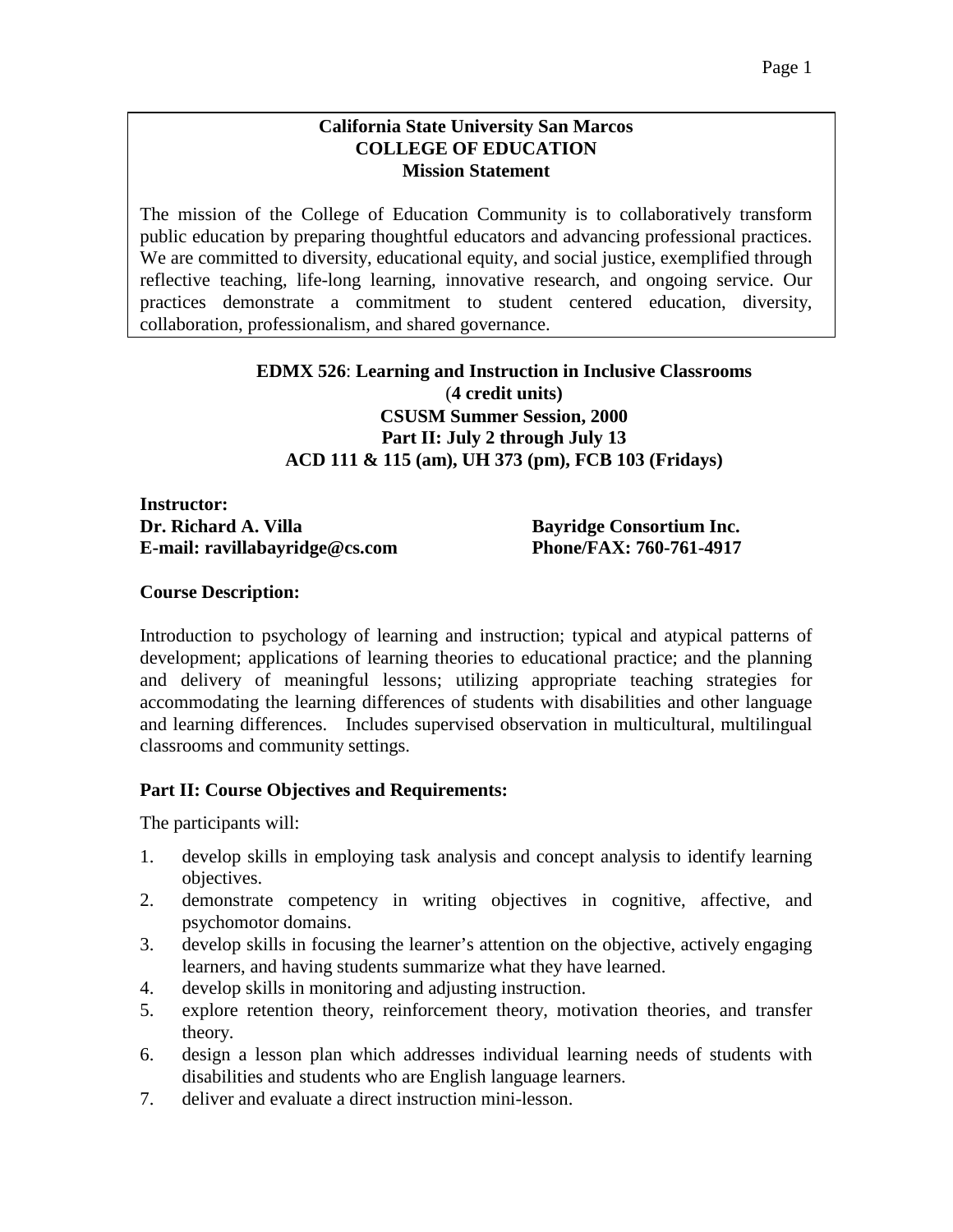- 8. develop an initial philosophical stance regarding the education of children with and without disabilities.
- 9. actively participate in a demonstration that summarizes major learnings related to effective instruction.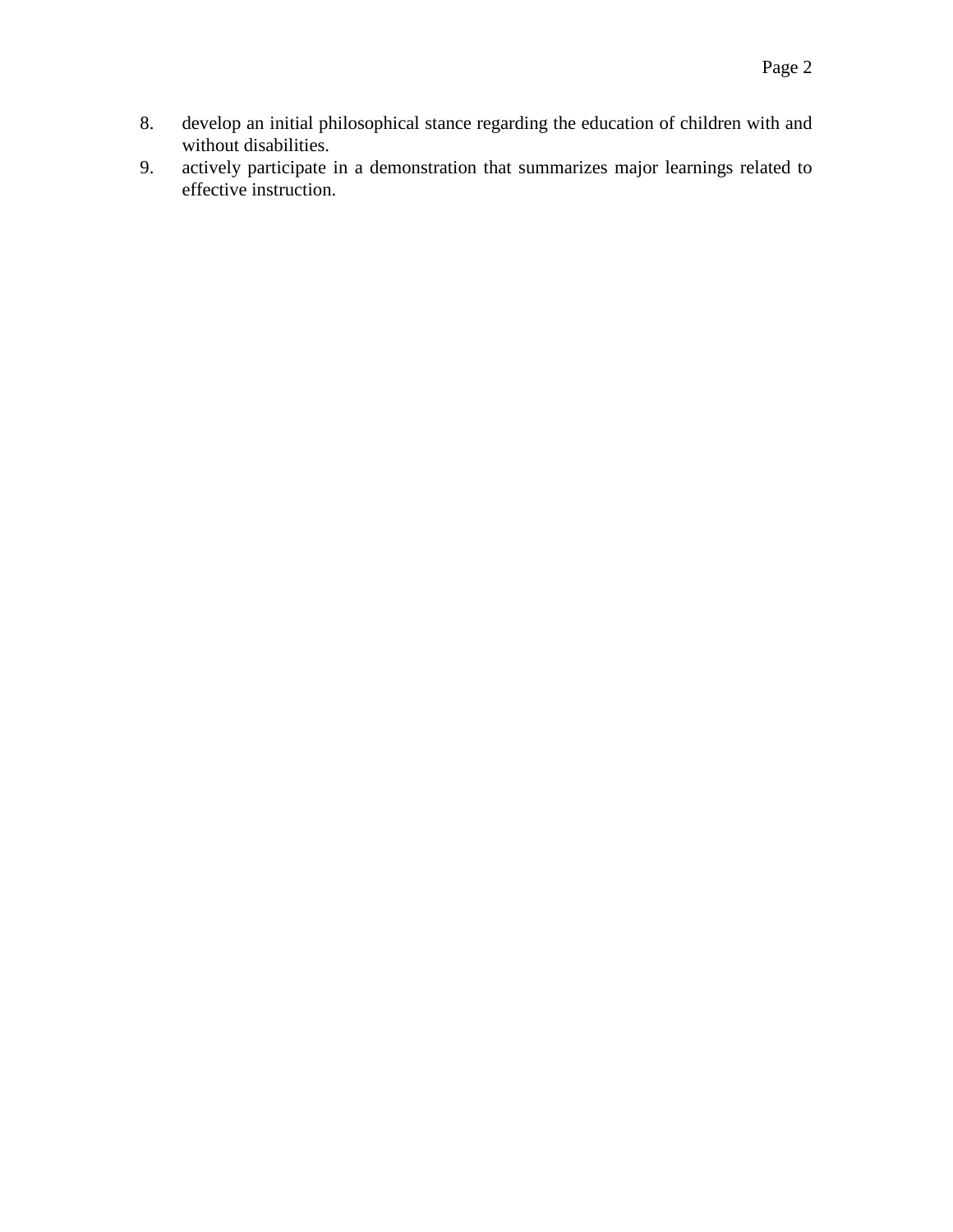### **WHAT DO I NEED FOR CLASS?**

Snowman, J., & Biehler, R. (2000). Psychology applied to teaching (9th ed.). Boston: Houghton Mifflin Co. (SN)

Cummings, C., Nelson, C., & Shaw, D. (l996). Teaching makes a difference (5th ed.). Edmonds, WA: Teaching Inc. (CM)

Rosenberg, M., O'Shea, L. & O'Shea, D. (l998). Student teacher to master teacher: A practical guide for educating students with special needs (2nd ed.) Upper Saddle River, NJ: Merrill. (RO)

#### **Activities and instructional methods for realizing objectives:**

| class discussions  |                         | group work lecture readings in texts $\&$ literature |  |                                         |
|--------------------|-------------------------|------------------------------------------------------|--|-----------------------------------------|
| web site access    |                         | study guides cooperative group learning              |  |                                         |
| demonstrations     | quizzes                 |                                                      |  | quick writes videos written reflections |
| school visitations | observation of students |                                                      |  |                                         |

#### **Evaluation of attainment of these knowledge bases and skills:**

| attendance     | punctuality              | active participation in class quizzes |             |
|----------------|--------------------------|---------------------------------------|-------------|
| quizzes        | collaborative activities | reflections                           | group       |
| presentations  |                          |                                       |             |
| class dynamics | lesson plan design       | lesson presentation                   | critique of |
| lessons        |                          |                                       |             |

#### **Professional and Administrative Requirements**

- 1. Attend all class sessions. Be on time. Please call the instructors when you are unable to attend class or when you will be late. It is the policy of the CSUSM College of Education that any student who misses 20% or more of class time or class sessions may not receive a passing grade for a course.
- 2. "Person-first" language (e.g., "Student with Down Syndrome" rather than "Down Syndrome student;" "Johnny who happens to have Autism" rather than "My Autistic student") must be used throughout all written and oral assignments and class discussions.
- 3. Word process all written documents. Keep a copy of all of your work. You will want these copies for your records and future use as potential professional portfolio entries.
- 4. Complete and hand in all assignments on the due dates for full credit. If you have extraordinary circumstances that impact completion of your assignments, please let the instructor(s) know in advance. Any time that you have questions or concerns, please contact the instructor(s) immediately.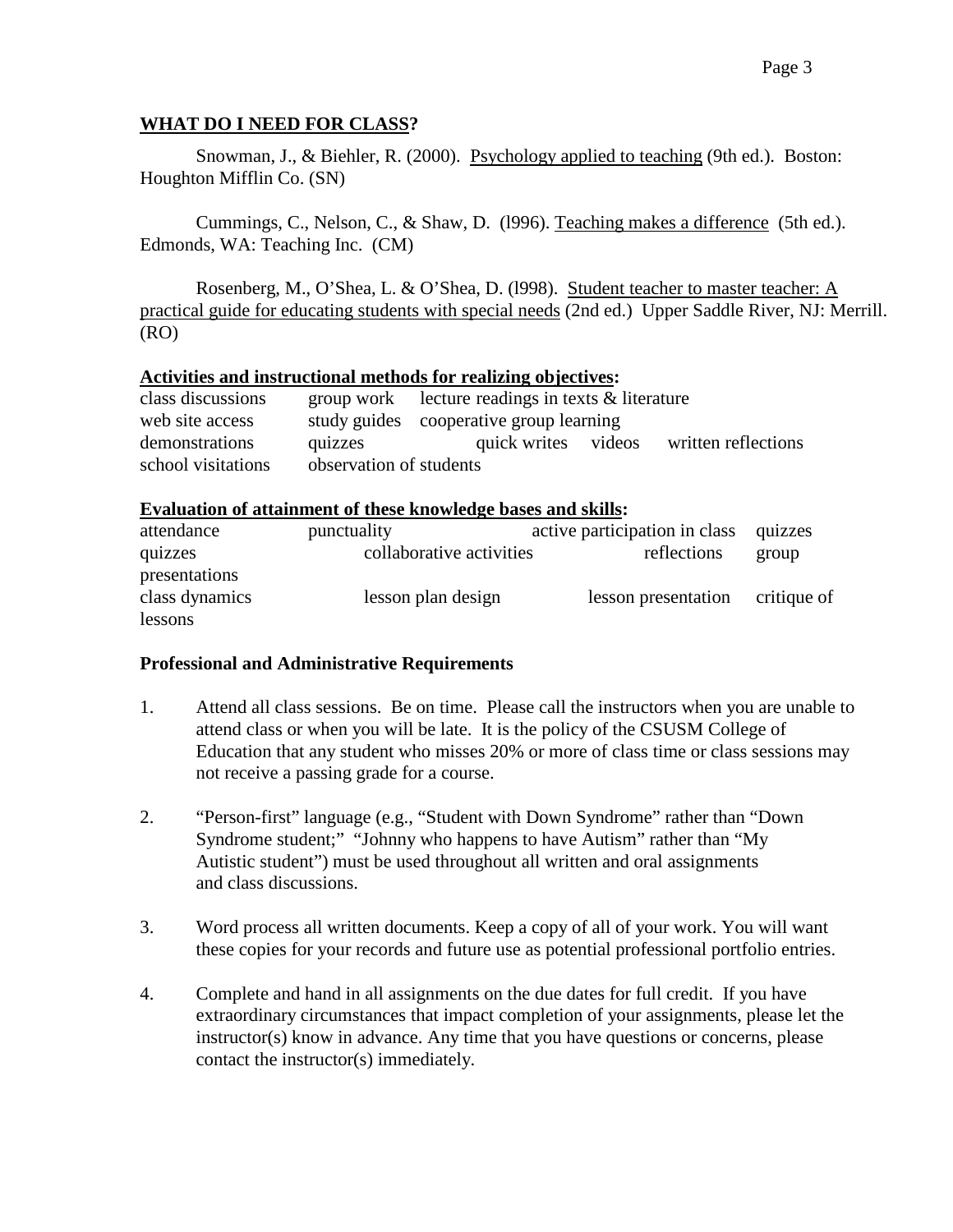- 5. Participate in class discussions and group activities and demonstrate positive interpersonal skills with classmates and instructors.
- 6. Arrive on time and in professional dress for fieldwork assignments. Remain on-site for the duration of the time required.
- 7. Select a class "buddy" to ensure that you receive handouts and information if you miss all or part of a class.

Buddy: Telephone: Fax: E-mail: Address: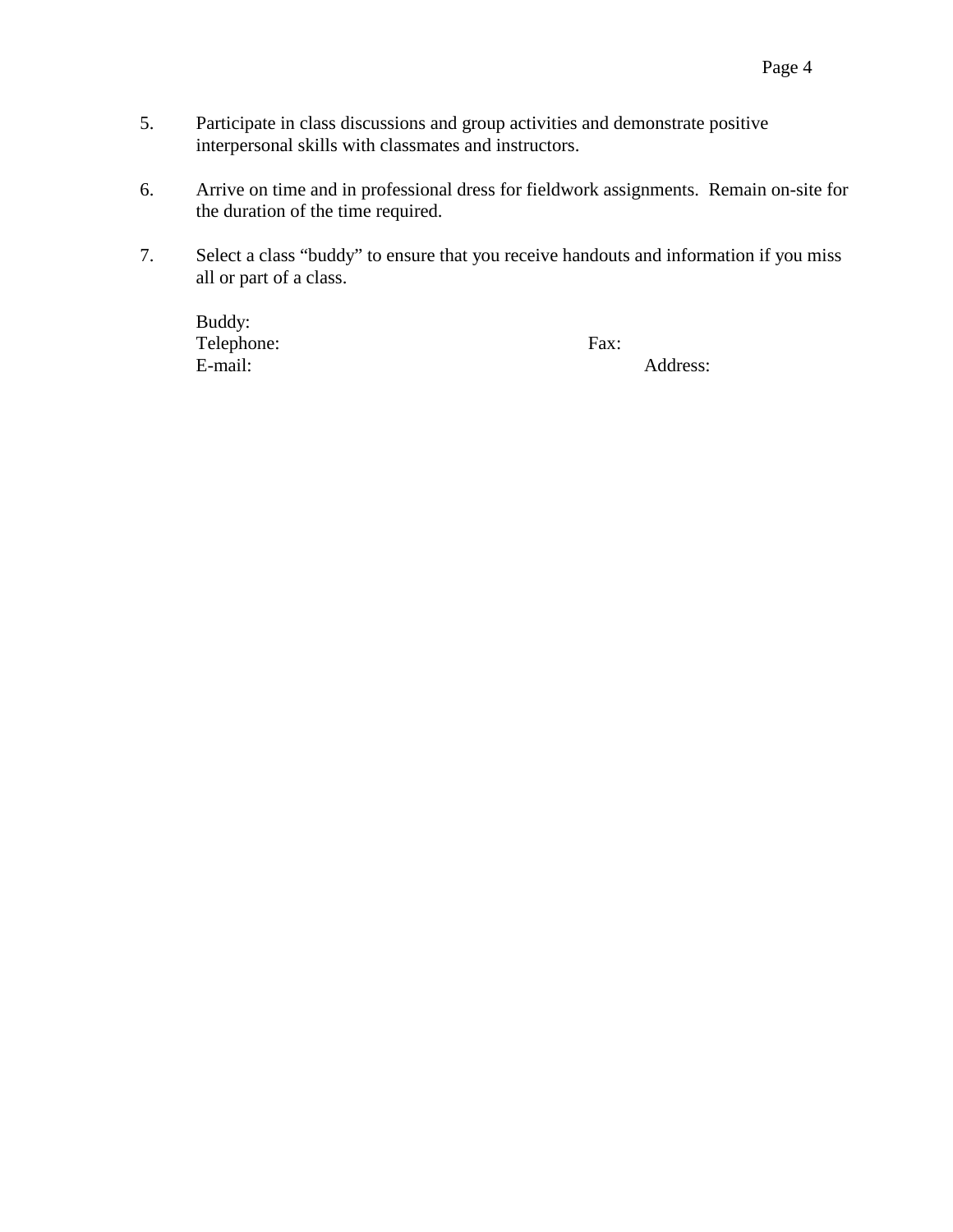### **GRADING SCALE:**

| $A = 94-100\%$ | A- $92-93\%$ B+ $89-91\%$ B $86-88\%$ |  |  |
|----------------|---------------------------------------|--|--|
| $B-84-86%$     | $C+$ 81-83%                           |  |  |

### **Criteria for Grading:**

- A (Excellent): Performance at the highest level, showing sustained excellence in meeting all course objectives and requirements and exhibiting an unusual degree of intellectual initiative. B (Good): Performance at a high level, showing consistent and effective achievement in meeting course objectives and requirements.
- C+ (Satisfactory): Performance at an adequate level, meeting the basic objectives and requirements of the course.

### **NOTE: The minimum acceptable grade for a course in the professional education sequence is "C+." A "B" average must be maintained. (CSUSM General Catalog)**

## **SCHOLASTIC REQUIREMENTS:**

### **Participation**

### **(2 points maximum/class X 11 classes & 2 field days = 26 points maximum)**

Regular, punctual attendance is required, as it is critical and expected in the teaching profession. Because this class is laboratory in nature, the experiences and discussions are difficult to recreate on your own. Additionally, it is important that each class member have the opportunity to exhibit collaborative teaming and participatory behavior. To reinforce our commitment to developing interpersonal skills, students can earn two points per class for arriving on time; returning from break on time; staying for all of the class; and fully participating and cooperating with classmates, instructors, and guests in accordance with agreed-upon class norms. A class participant who arrives late, departs early, or engages in "non-collaborative" behavior will receive less than the maximum two points for that given class.

#### **Design a Direct Instruction Lesson (Part A)**

#### **(15 points maximum)**

Each participant designs, with a team, a Direct Instruction lesson using the "Direct Instruction Lesson Plan Format."

### **Adaptations to Lesson Plan for Students with Special Needs (Part B) (3 points maximum)**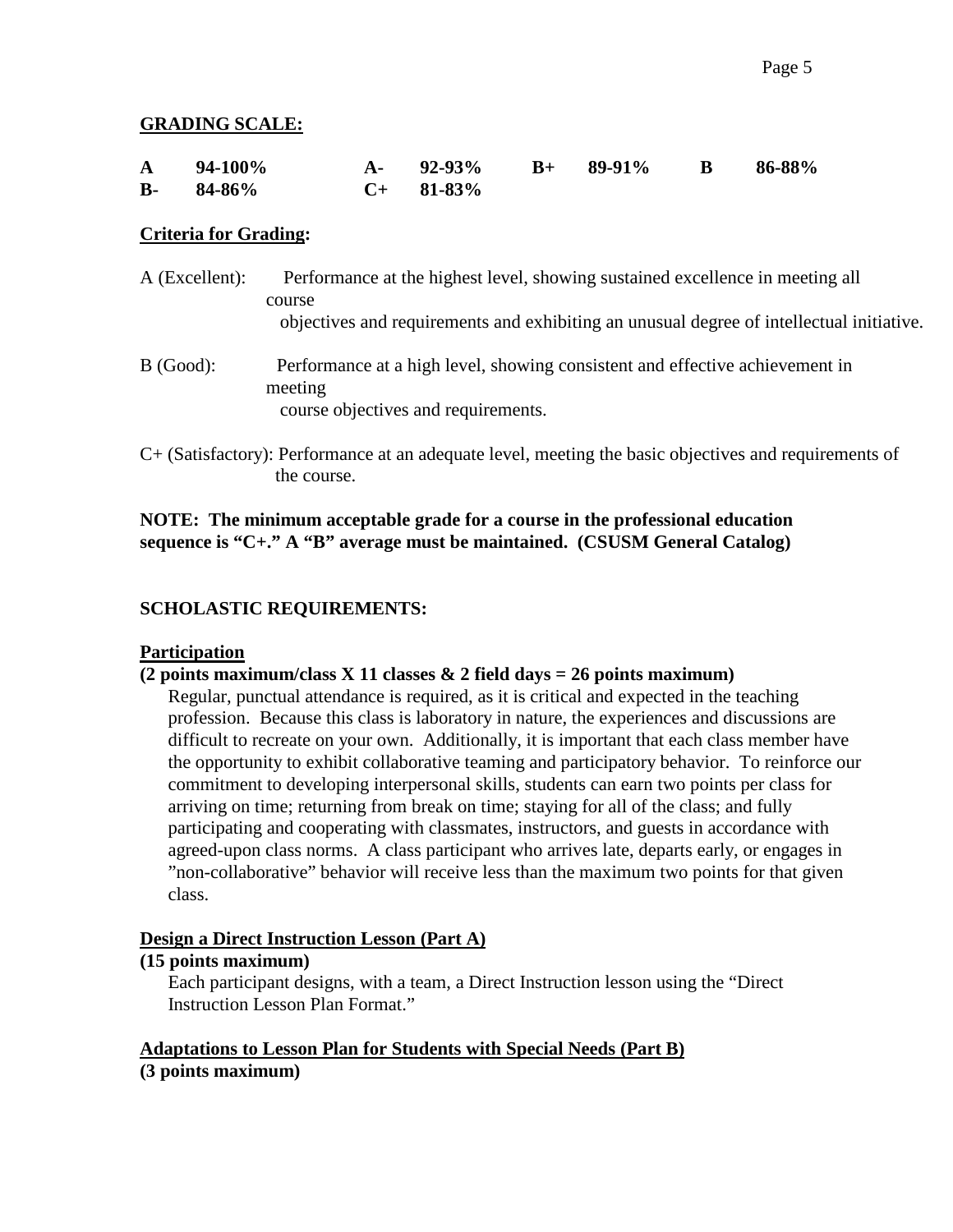#### **Adaptations to Lesson Plan for English Language Learners (Part C)**

### **(3 points maximum)**

Each participant applies sheltered instruction principles to adapt the Direct Instruction Lesson plan for learners for whom English is not a first language.

### **Quizzes**

### **(5 quizzes @ 3 points/quiz = 15 maximum points)**

Participants complete 5 quizzes that check knowledge, comprehension, and application of the elements of effective instruction.

### **Reading Reflections**

### **(7 written reflections = 21 points maximum)**

Participants provide written responses to "prompt questions" regarding readings. Responses are written outside of class time and are due on the days indicated in the schedule in *bold italics* in the "Assignments Due Today" column of the course agenda. Reading reflection writing prompts are provided at the end of the syllabus. Each reflection is worth the number of maximum points indicated with the writing prompt at the end of the syllabus.

### **Teaching of the Direct Instruction Lesson Plan**

### **(10 points maximum)**

As a team, participants develop and teach 20 minutes of a Direct Instruction Lesson to classmates. A performance rubric will be provided and used by both the presenters and class participants to evaluate the demonstration.

### **Multiple Intelligences Final Presentation**

### **(7 maximum points)**

Teams will create and present a representation of their learnings about effective instruction. The presentation will be no more than 10 to 15 minutes in length.

| <b>Weightings of Assignments:</b>                      | <b>Maximum Points</b> |    |
|--------------------------------------------------------|-----------------------|----|
| Attendance & Participation                             | 26                    |    |
| Design a Lesson                                        | 15                    |    |
| Differentiated Instruction Adaptations to Lesson Plan  |                       | 03 |
| Adaptations to Lesson Plan for $2nd$ Language Learners | 03                    |    |
| Quizzes (5 quizzes $@$ 3 points/quiz)                  | 15                    |    |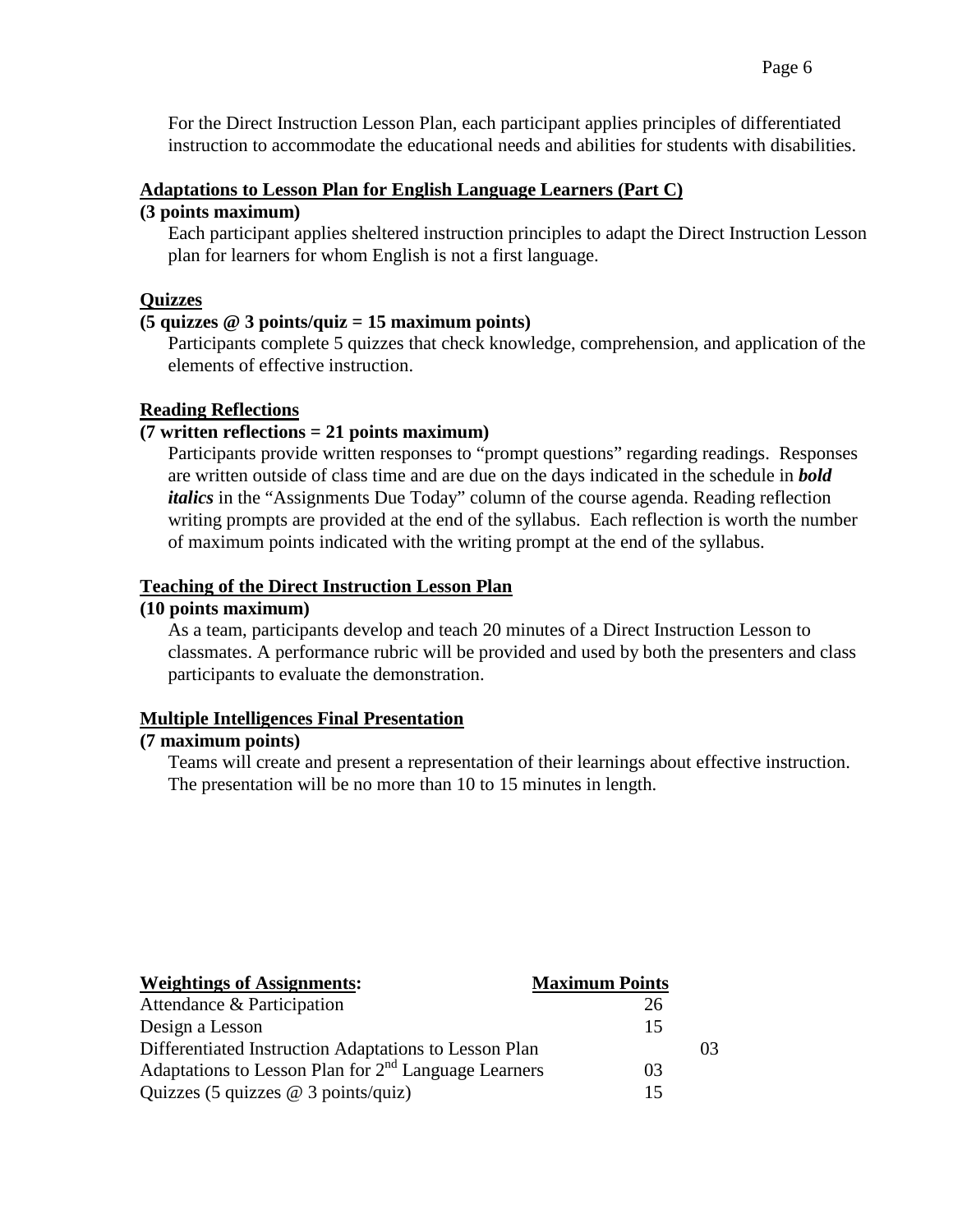| 100 |  |
|-----|--|
|     |  |
| 10  |  |
|     |  |
|     |  |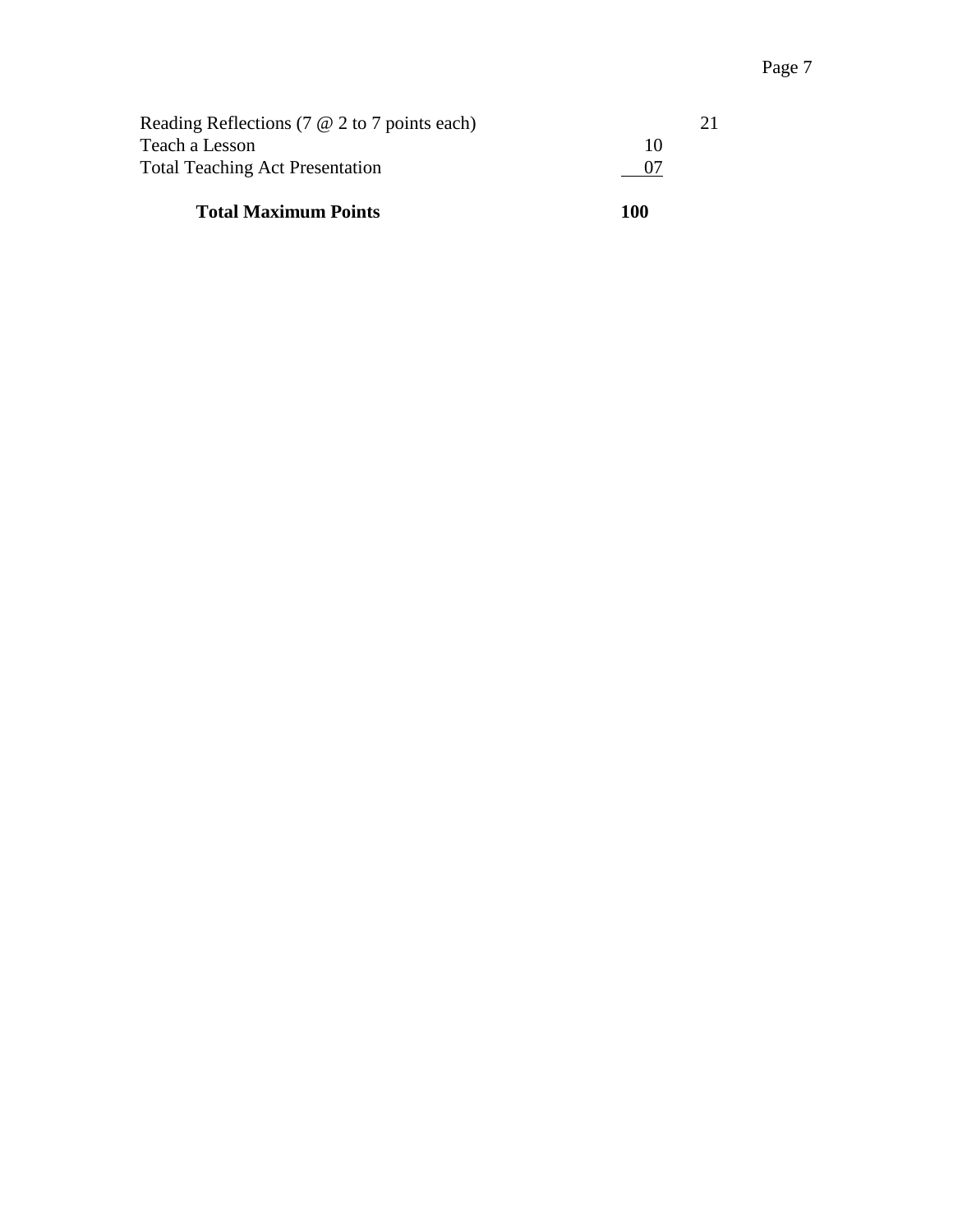Page 8

# **Summer 2000 EDMX 526 (Part II) Class Schedule**

| $Class #$ Date |                   | <b>TOPICS</b>                                                                                                                                                                                      | <b>READINGS FOR TODAY</b>                        | <b>ASSIGNMENTS DUE TODAY</b>                                                                                            |
|----------------|-------------------|----------------------------------------------------------------------------------------------------------------------------------------------------------------------------------------------------|--------------------------------------------------|-------------------------------------------------------------------------------------------------------------------------|
| 1&2            | $7/02$ am $\&$ pm | Overview of Course<br>Elements of Instruction, Task & Concept Analysis<br>Bloom's Taxonomy; Selecting an Objective                                                                                 | $CM 1, 2, \& 3$<br>RO <sub>5</sub>               |                                                                                                                         |
| 3              | $7/03$ am $\&$ pm | Day One @ Discovery - First Days of School                                                                                                                                                         | SN 12; RO 3 & pp. 260 - 274<br>Review CM 2 & 3   |                                                                                                                         |
| 4              | $7/05$ am $\&$ pm | Day Two @ Discovery - First Days of School                                                                                                                                                         |                                                  |                                                                                                                         |
| 5&6            | $7/06$ am $\&$ pm | "1 <sup>st</sup> Day of School' Debriefing<br>Affective & Psychomotor Taxonomies<br>Teach to & Focus on the Objective<br>Quiz #1: Set & Closure Compare/Contrast<br>First Day of School Assignment | $CM 4, 8, 9, \& 11$<br>SN pp. 328-347 & 367 Q1&2 | <b>Reflection #1: Task Analysis</b><br>Reflection #2: $1^{st}$ Day Analysis                                             |
| 7&8            | $7/09$ am $\&$ pm | Quiz #2: Behavioral Objectives and Taxonomies<br>Monitor & Adjust; Lesson Planning<br>Guided Practice: Direct Instruction Lesson Planning                                                          | CM 5 & 10                                        | <i>Reflection #3:</i> $Ist$ Day Objectives<br><b>Reflection #4: Affective Objectives</b><br><b>Reflection #5: SN 10</b> |
|                | 9&10 7/10 am & pm | Motivation, Retention, & Transfer Theory<br><b>Quiz #3:</b> Monitor & Adjust                                                                                                                       | CM 6 & 7                                         | DI Mini-Lesson (Part A Draft)                                                                                           |
| 11             | $7/11$ am         | Addressing Diversity (Lesson Parts B & C)<br><b>Total Teaching Act Review</b>                                                                                                                      | Review SN 5<br>SN pp. 219-221 & 226-228          |                                                                                                                         |
| 12             | $7/12$ am         | <b>Reinforcement Theory</b><br>Quiz #4: Reinforcement Theory                                                                                                                                       | RO <sub>6</sub>                                  | CM Summary & Glossary Reflection #6: Letterman's 10 - List 1                                                            |
| 13             | $7/13$ am         | Direct Instruction Mini-Lesson Demonstration<br>Quiz #5: Total Teaching Act<br><b>MI</b> Final Presentation                                                                                        |                                                  | Final Written DI Lesson (Parts A, B, C)<br>Mini-DI Lesson Demonstration<br>Reflection #7: Letterman's 10 - List 2       |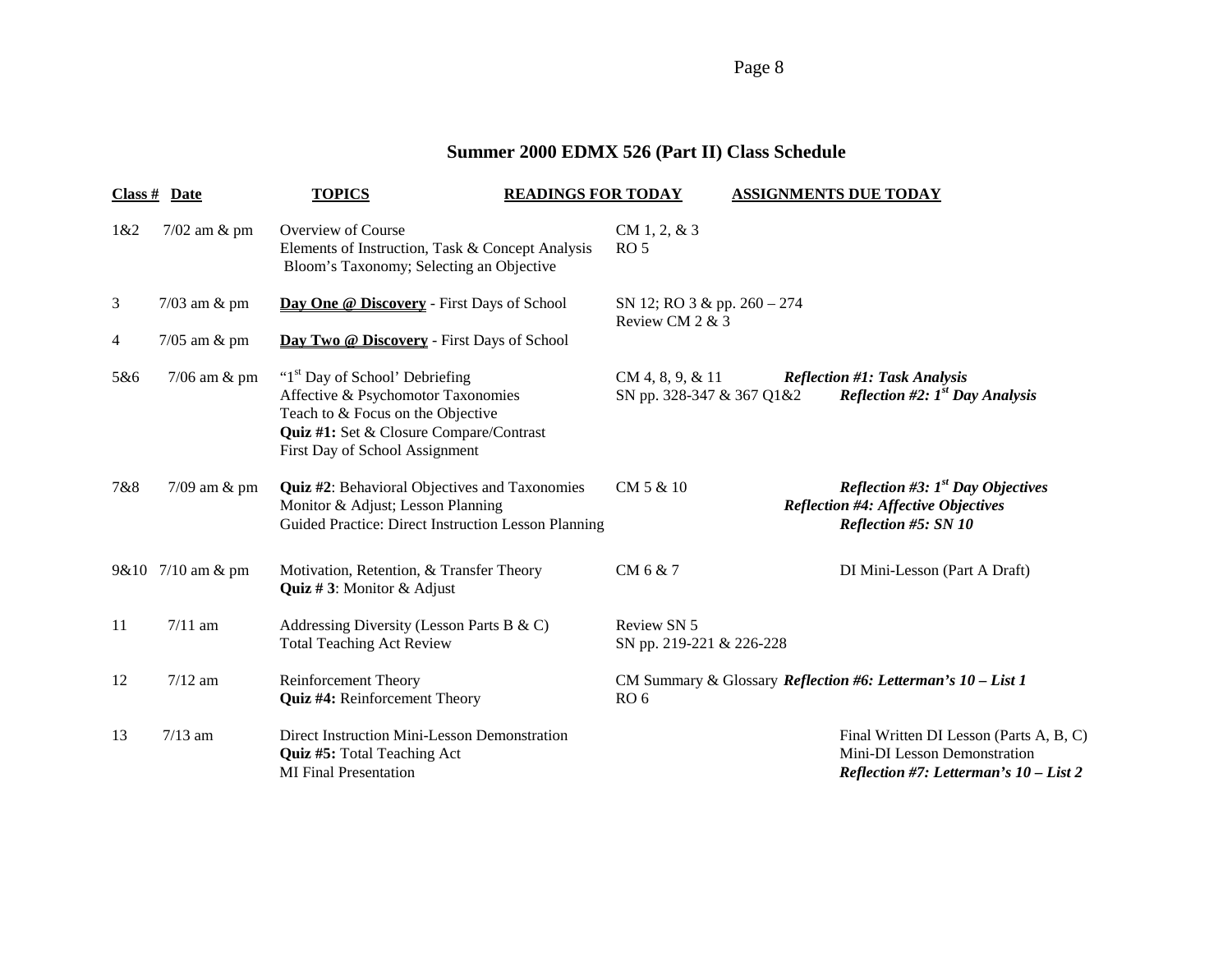#### **Reading Reflection Prompts and Points**

#### **Reflection #1 (2 points)**

Select one of the skills listed in Pause and Reflect 5.4 on pages 134 and 135 of Chapter 5 of Student to Master Teacher and complete a task analysis in as much detail as possible. Be prepared to share it with classmates.

#### **Reflection #2; (7 points)**

Prior to going to Discovery Elementary, please carefully study pages 404 –423 of Chapter 12 of Psychology Applied to Teaching. Also carefully study pages 260 - 274 of Chapter 8 together with Chapter 3 of Student Teacher to Master Teacher. (Note: Even though Chapter 3 refers to special education classrooms, the same principles apply to every classroom.)

This assignment is designed to help you "see" how the teacher(s) you observe and interview set up for instruction. From your day of preparation with your teacher(s) and your "First Day" observations, please answer the following questions. Be as thorough as you can in your answers. Be prepared to share your findings with classmates and/or instructors during class.

- 1. With Chapter 3 of Student Teacher to Master Teacher in mind, what did you notice about the design of the physical classroom environment that supported (or did not support) student learning? What design alternatives would you suggest?
- 2. With Chapter 3 of Student Teacher to Master Teacher in mind, what did you see in terms of levels of instructional time that supported efficient use of time?
- 3. What proportion of the day was (do you expect will be) devoted to each of the grouping methods presented in Table 3.2 of Chapter 3? What could be done do to promote even more active student involvement?
- 4. What transition cues (Chapter 3, Box 3.3) and strategies for increasing on-task behavior (Chapter 3, Box 3.4) did you see used?
- 5. With your first day of school observations and Chapters 3, 8, and 12 in mind, what methods for developing, introducing, and maintaining classroom rules and procedures were used in the classroom and/or were planned for the upcoming days?
- 6. With your first day of school observations and Chapters 8 and 12 in mind, please complete Pause and Reflect 8.2 on page 265 of Student Teacher to Master Teacher.
- 7. With your first day of school observations and Chapter 8 and 12 in mind, please complete Pause and Reflect 8.3 on page 272 of Student Teacher to Master Teacher.

#### **REMEMBER TO COLLECT DATA FOR TWO 20 TO 30-MINUTE TIME PERIODS IN PREPARATION FOR REFLECTION #3.**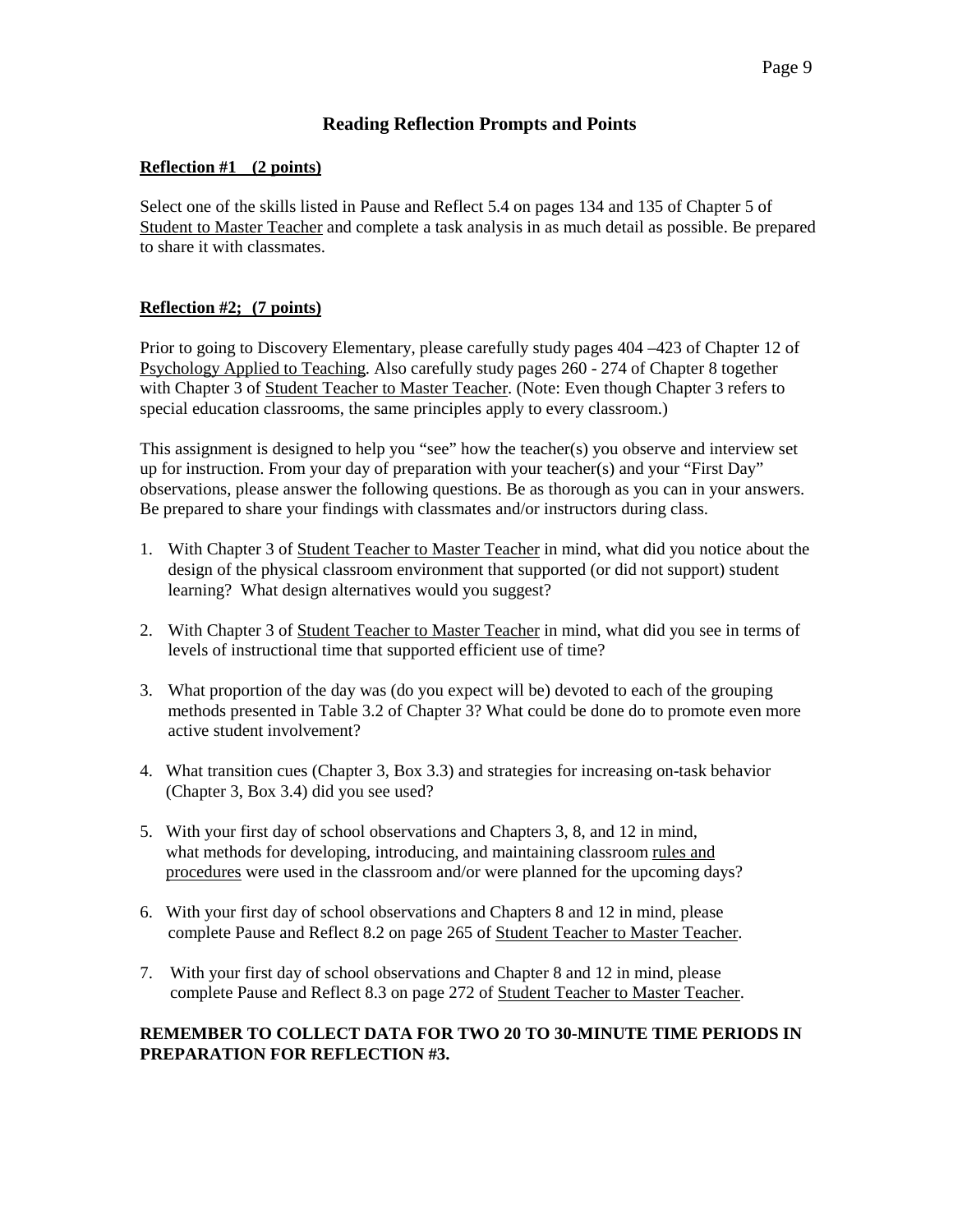#### **Reflection #3: (2 points)**

Prior to going to Discovery Elementary, please review pages 13-51 of the Cummings Teaching Makes a Difference text.

During **two** 20 to 30-minute time periods during the *first day of schoo*l, identify and state at least one objective of the "lesson" or activity. Write the objectives as observable and measurable behavioral objectives that include the four essential features of quality behavioral objectives. Also, identify the level of complexity (i.e., Bloom's Taxonomy) of each objective.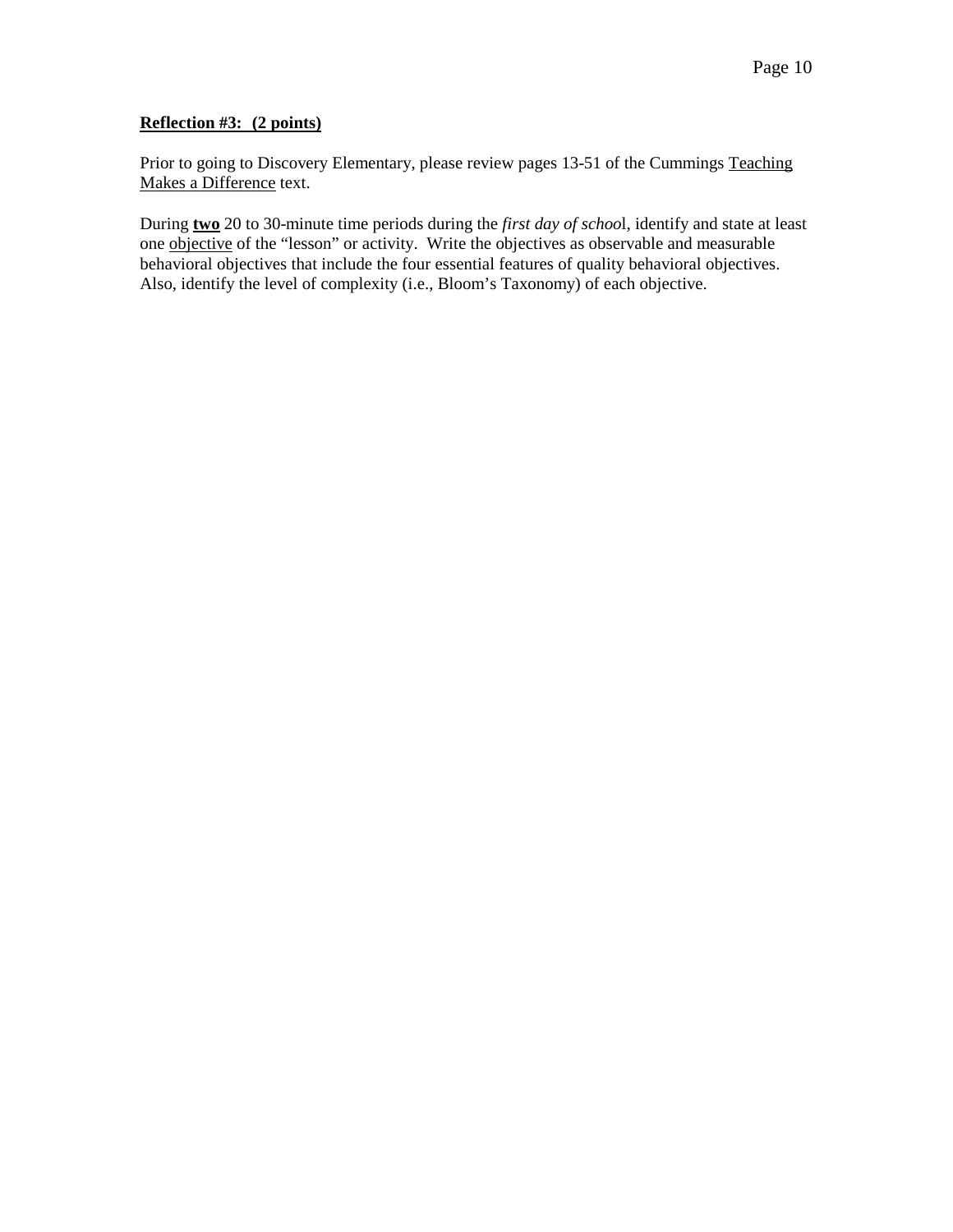#### **Reflection #4: (2 points)**

Affective Objectives: Write three behavioral objectives from the Affective Domain that would be appropriate to include in literacy or any other academic lesson.

Remember the essential features of a quality behavioral objective:

- 1. Identifies the LEARNER(S)
- 2. Identifies "observable" and "measurable" BEHAVIOR(S) you want the learner(s) to exhibit
- 3. Identifies the GIVENS conditions under which the behavior will occur
- 4. Identifies the CRITERIA for successful performance

#### **Reflection#5 (2 points)**

Reread pages 328 – 347 of Chapter 10 from Psychology Applied to Teaching. Identify 4 concepts, understandings, or procedures regarding taxonomies, instructional objectives, or direct instruction that have been clarified for you through classroom instruction and/or the Cummings Teaching Makes a Difference chapters. For each identified concept, understanding, or procedure, describe your new understanding or clarification as well as why the concept/understanding/procedure is important to effective instruction.

#### **Reflection #6: (3 points)**

After re-reading Chapter 5 of Psychology Applied to Teaching create your own "Letterman's List of Ten for Accommodating Cultural and Linguistic Diversity" of the students for whom you will be planning and delivering lessons. For each item on the list, write a brief paragraph describing the principle or practice and it's effect on assisting learners to effectively participate in instruction. This list may be somewhat difficult to formulate, but it articulates an important foundation of your personal approach to sheltering instruction for learners for whom English is not a first language.

#### **Reflection #7: (3 points)**

After reading Chapter 6 of Student Teacher to Master Teacher create a second "Letterman's List of Top 10 Tips" for the effective delivery of instruction that identifies new or salient learnings from the chapter. For each tip, write a brief paragraph that describes the principle, concept, or practice and explains its significance to you.